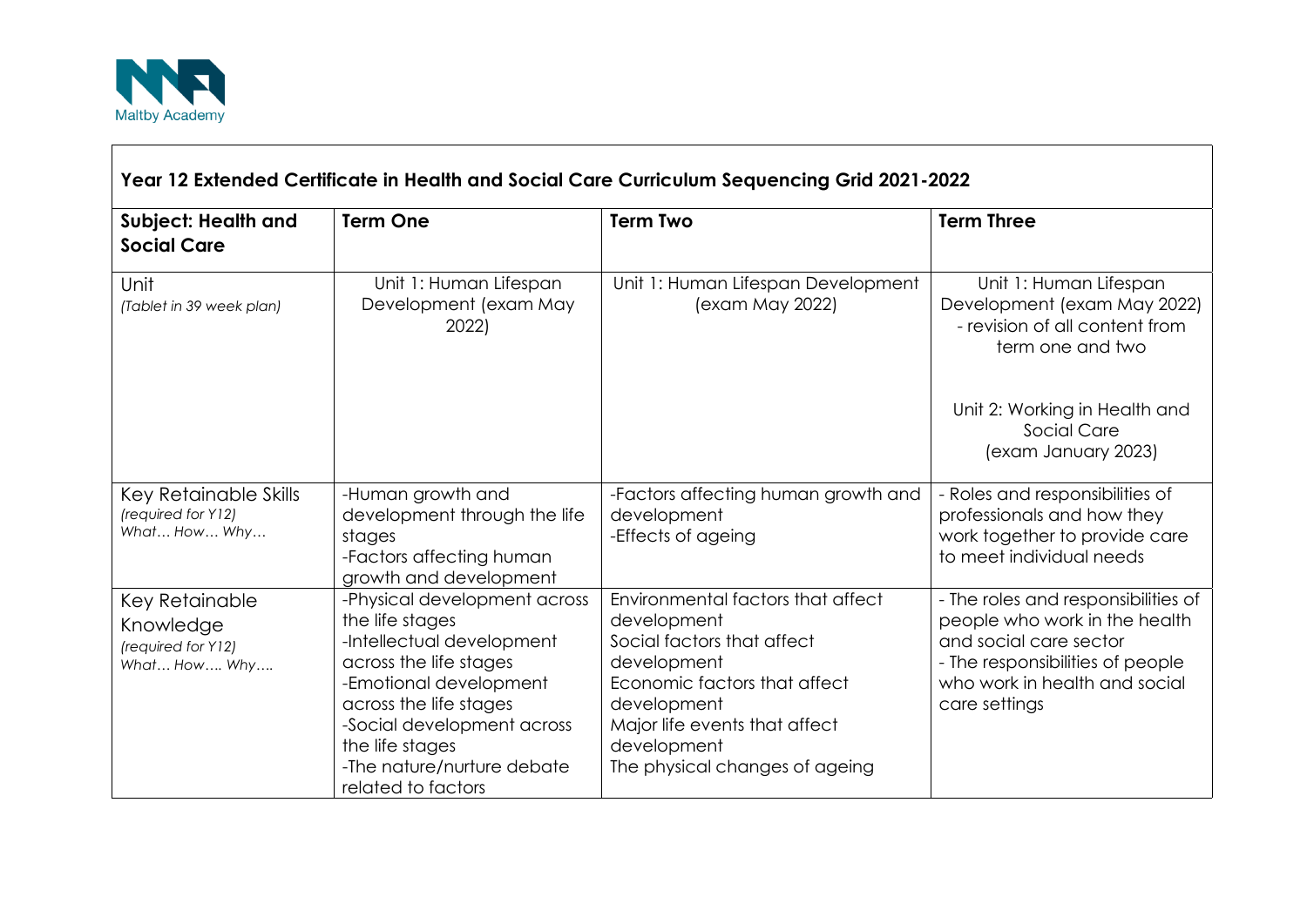

|                                                                                            | -Genetic factors that affect<br>development                                                                                                                                                                                                                                                                                                                                                                                                                                                                                   | The psychological changes of<br>ageing<br>The societal effects of an ageing<br>population                                                                                                                                                                                                                                                                                                                                                                                                                                            |                                                                                                                                                                                  |
|--------------------------------------------------------------------------------------------|-------------------------------------------------------------------------------------------------------------------------------------------------------------------------------------------------------------------------------------------------------------------------------------------------------------------------------------------------------------------------------------------------------------------------------------------------------------------------------------------------------------------------------|--------------------------------------------------------------------------------------------------------------------------------------------------------------------------------------------------------------------------------------------------------------------------------------------------------------------------------------------------------------------------------------------------------------------------------------------------------------------------------------------------------------------------------------|----------------------------------------------------------------------------------------------------------------------------------------------------------------------------------|
| Key Technical<br>Vocabulary<br>To be modelled and<br>deliberately practiced in<br>context. | -Growth and development<br>-Infancy<br>-Fine motor skills<br>-Gross motor skills<br>-Early Childhood<br>-Adolescence<br>-Puberty<br>-Primary and secondary<br>sexual characteristics<br>-Early adulthood<br>-Perimenopause<br>-Middle adulthood<br>-Menopause<br>-Later adulthood<br>-Ageing<br>-Piaget's model<br>-Chomsky's theory<br>-Memory<br>-Attachment<br>-Bowlby's theory<br>-Self-concept/esteem/image<br>-Stages of play<br>-Nature/nurture<br>-Gesell's maturation theory<br>-Bandura's social learning<br>theory | -Pollution<br>-Housing conditions<br>-Access to services<br>-Family dysfunction<br>-Bullying<br>-Culture/religion/beliefs<br>-Income and expenditure<br>-Employment status<br>-Education<br>-Lifestyle<br>-Predictable life events<br>-Unpredictable life events<br>-Holmes-Rahe social readjustment<br>rating scale<br>-Cardiovascular disease<br>-Osteoarthritis<br>-Dementia/Alzheimer's disease<br>-Confidence/self-esteem<br>-Social change<br>-Social disengagement theory<br>-Activity theory<br>-Ageing population/provision | Doctor<br><b>Nurses</b><br><b>Midwives</b><br>Healthcare assistants<br>Social workers<br>Occupational therapists<br>Youth workers<br>Care managers/assistants<br>Support workers |